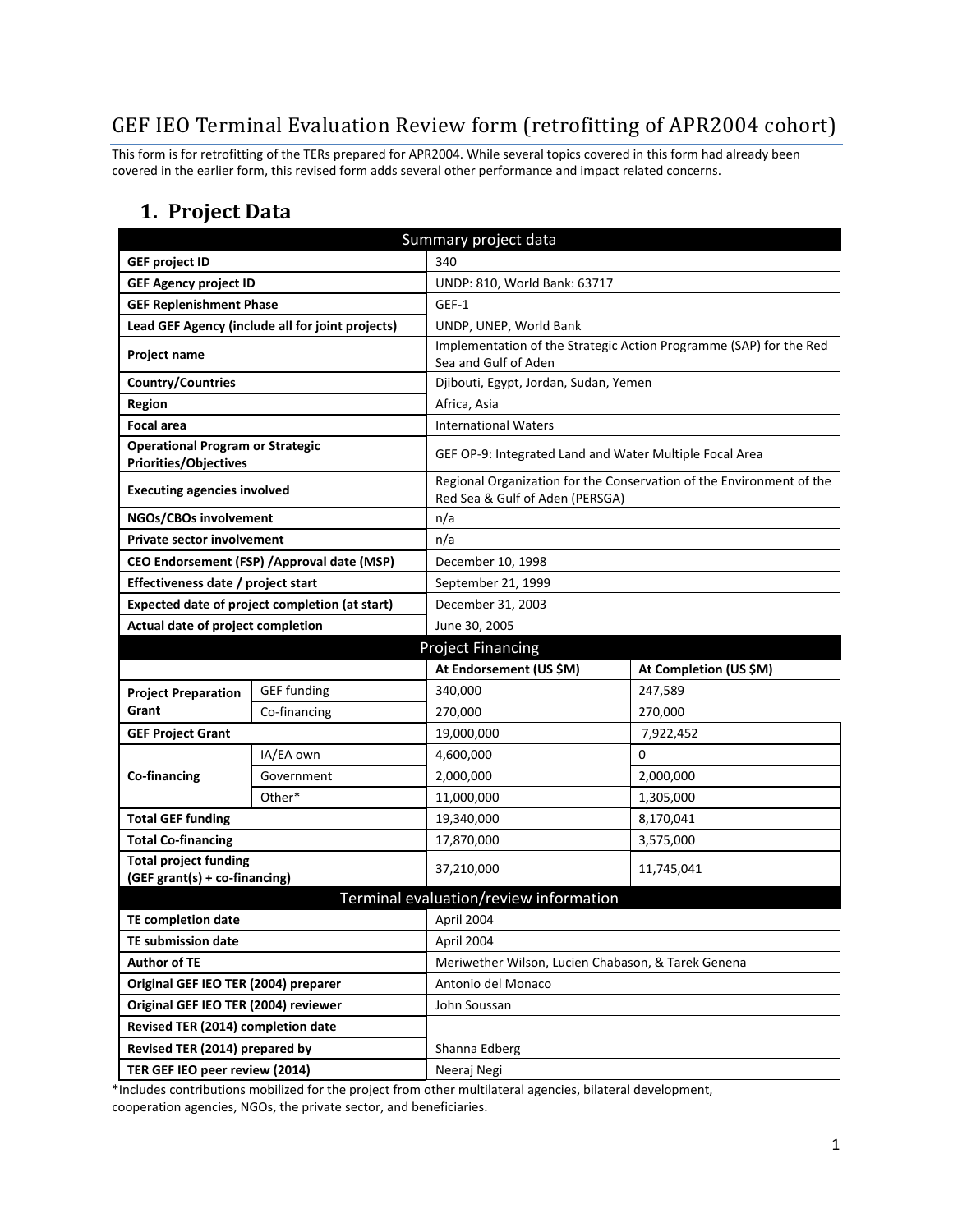#### 2. Summary of Project Ratings

| <b>Criteria</b>                           | <b>Final PIR</b> | <b>IA Terminal</b><br><b>Evaluation</b> | <b>IA Evaluation</b><br><b>Office Review</b> | <b>GEF EO Review</b> |
|-------------------------------------------|------------------|-----------------------------------------|----------------------------------------------|----------------------|
| <b>Project Outcomes</b>                   |                  | 3.5 out of 4 (HS)                       | n/a                                          | MS                   |
| <b>Sustainability of Outcomes</b>         | ML               | 2.95 out of 4 (S)                       | n/a                                          |                      |
| <b>M&amp;E Design</b>                     | n/a              | n/a                                     | n/a                                          |                      |
| <b>M&amp;E</b> Implementation             | n/a              | 2.78 out of 4 (S)                       | n/a                                          | MU                   |
| <b>Quality of Implementation</b>          | n/a              | 3.52 out of 4 (HS)                      | n/a                                          | MU                   |
| <b>Quality of Execution</b>               | n/a              | n/a                                     | n/a                                          | MS                   |
| Quality of the Terminal Evaluation Report | n/a              | n/a                                     | n/a                                          | MU                   |

## **3. Project Objectives**

3.1 Global Environmental Objectives of the project:

The project's global environmental objective is to "improve coastal and marine environments of the Red Sea and Gulf of Aden," which "contain some of the world's most important coastal and marine environments and resources" (Project Appraisal Document, page 6). The marine region's varied topography gives rise to a high level of biodiversity with many unique species. Although it "is still one of the least disturbed seas relative to other enclosed international water bodies," the Red Sea and Gulf of Aden suffer from a wide range of transboundary environmental threats, including overexploitation of fisheries, habitat destruction from coastal development, and pollution from maritime transport. This project would "safeguard the coastal and marine environments of the Red Sea and Gulf of Aden and ensure sustainable use of its resources" (TE, page iv).

3.2 Development Objectives of the project:

The project's development objectives are as follows, listed by component and sub-component:

- 1. Institutional Strengthening to Facilitate Regional Cooperation
	- a. Strengthening the institutional capacity of the PERSGA secretariat (Regional Organization for the Conservation of the Environment of the Red Sea & Gulf of Aden)
	- b. Enhancing regional cooperation
	- c. Developing a sustainable financing and resource mobilization strategy
- 2. Reduction of Navigation Risks and Maritime Pollution
	- a. Navigation working group
	- b. Implementation of international conventions
	- c. Port state control
	- d. Hydrographic surveys
	- e. Routing measures
	- f. Navigation aids
	- g. Contingency plans
	- h. Marine Emergency Mutual Aid Center and oil pollution response facilities
	- i. Port rules, Global Maritime Distress and Safety System, accident and incident investigations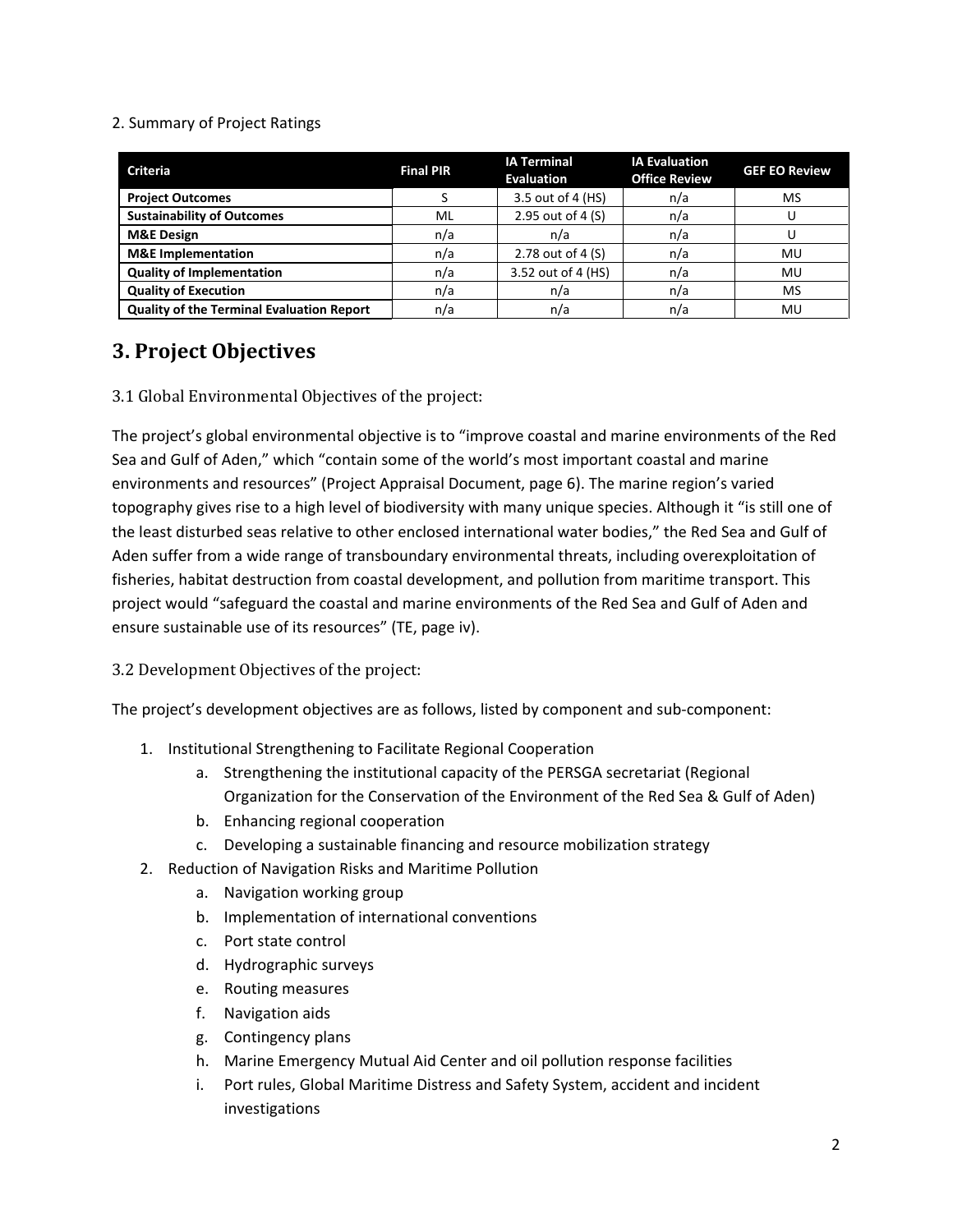- 3. Sustainable Use and Management of Living Marine Resources
	- a. Promote capacity building for sustainable management of living marine resources
	- b. Develop a sustainable management strategy for transboundary stocks and invertebrates
	- c. Establish the legal and policy framework for conservation and sustainable management of living marine resources
- 4. Habitat and Biodiversity Conservation
	- a. Promote capacity building for sustainable management of habitats and biodiversity at the regional and national levels across the RSGA area
	- b. Develop regional conservation action plans for key species, e.g. seabirds and marine turtles
	- c. Develop regional conservation action plans for key habitats, e.g. coral reefs, mangroves and seagrass
	- d. Assist in the establishment of legal and policy framework for conservation of habitats and biodiversity
- 5. Development of a Regional Network of Marine Protected Areas
	- a. Establishment of a regional network of experts specialized in MPA planning and management
	- b. Increased human capacity in MPA management through regional training and exchange programs
	- c. Effective implementation of a network of representative MPAs.
	- d. Completion of site-specific management plans, supported by detailed habitat, biodiversity and resource use surveys, and public consultation
	- e. Commitment from the respective Governments
	- f. Establishment of a process of regular regional review meetings with exchange of data, information and management expertise
- 6. Support for Integrated Coastal Zone Management
	- a. Regional networking
	- b. Regional training and exchange program
	- c. Geographic information systems
	- d. Model Integrated Coastal Zone Management plans
- 7. Enhancement of Public Awareness and Participation
	- a. Capacity building for PAP regional network members
	- b. Raising PERSGA profile at the regional and international level
	- c. Raising awareness of PERSGA SAP in the general public and decision makers
	- d. Development of environmental education
- 8. Monitoring and Evaluation of Program Impacts

3.3 Were there any **changes** in the Global Environmental Objectives, Development Objectives, or other activities during implementation?

The midterm evaluation recommended a few changes that were adopted by the project: demonstration activities were added "to ensure concrete delivery of project funds for 'on the ground' actions, to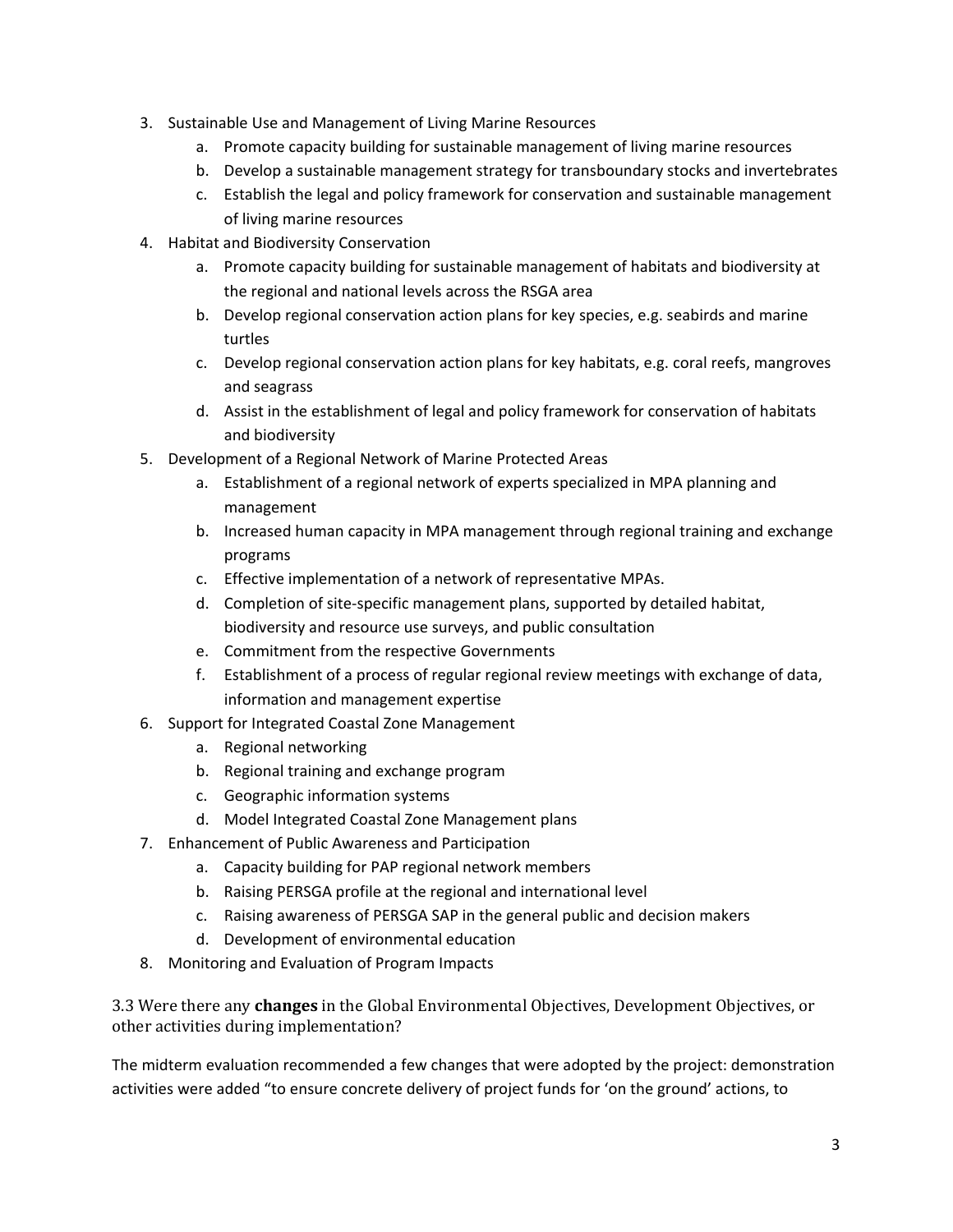engender a sense of 'country ownership' and to address in a limited way the root causes of marine environmental issues" (PIR 2005, page 13). A regional environmental monitoring program was also established. The PIR reports that this did not change the global environmental or development objectives, nor was the log frame altered to reflect the changes made.

### **4. GEF EO assessment of Outcomes and Sustainability**

Please refer to the GEF Terminal Evaluation Review Guidelines for detail on the criteria for ratings.

Relevance can receive either a Satisfactory or Unsatisfactory rating. For Effectiveness and Cost efficiency, a six point rating scale is used (Highly Satisfactory to Highly Unsatisfactory), or Unable to Assess. Sustainability ratings are assessed on a four-point scale: Likely=no or negligible risk; Moderately Likely=low risk; Moderately Unlikely=substantial risks; Unlikely=high risk. In assessing a Sustainability rating please note if, and to what degree, sustainability of project outcomes is threatened by financial, sociopolitical, institutional/governance, or environmental factors.

Please justify ratings in the space below each box.

| 4.1 Relevance | Rating: Satisfactory |
|---------------|----------------------|
|---------------|----------------------|

This project conforms to GEF Operational Program 9: Integrated Land and Water Multiple Focal Area. It focuses on "better use of land and water resource management practices on an area wide basis" and takes "preventative measures to address threats" by strengthening institutions, creating region-wide protected areas, supporting coastal zone management, and many other measures (GEF Operational Program Number 9, page 2).

This project will contribute to the implementation of the Jeddah Convention, and all of the countries involved in the project are parties to the Convention. The governments have also participated in the development of the Strategic Action Program for the Red Sea and Gulf of Aden, reflecting country priorities. For some of the countries involved, the project is also consistent with Country Assistance Strategy goals. Each Country Assistance Strategy is developed by the World Bank in consultation with country stakeholders, laying out a framework for World Bank projects to achieve the country's stated goals. Egypt, Jordan, and Yemen had Country Assistance Strategies prepared before the start of the project. The project was consistent with the Strategies' objectives of "supporting sustainable development, sound management of natural resources, strengthening of local institutions and development of human resources" (Project Appraisal Document, page 5). Djibouti and Sudan did not have Country Assistance Strategies prepared.

| 4.2 Effectiveness | Rating: Moderately Satisfactory |
|-------------------|---------------------------------|
|                   |                                 |

The project is highly complex and project outcomes are reported under each component. The project design did not have a log frame and targets for indicators are not presented in the TE, making it difficult to judge whether the project met its objectives. Project effectiveness is rated Moderately Satisfactory to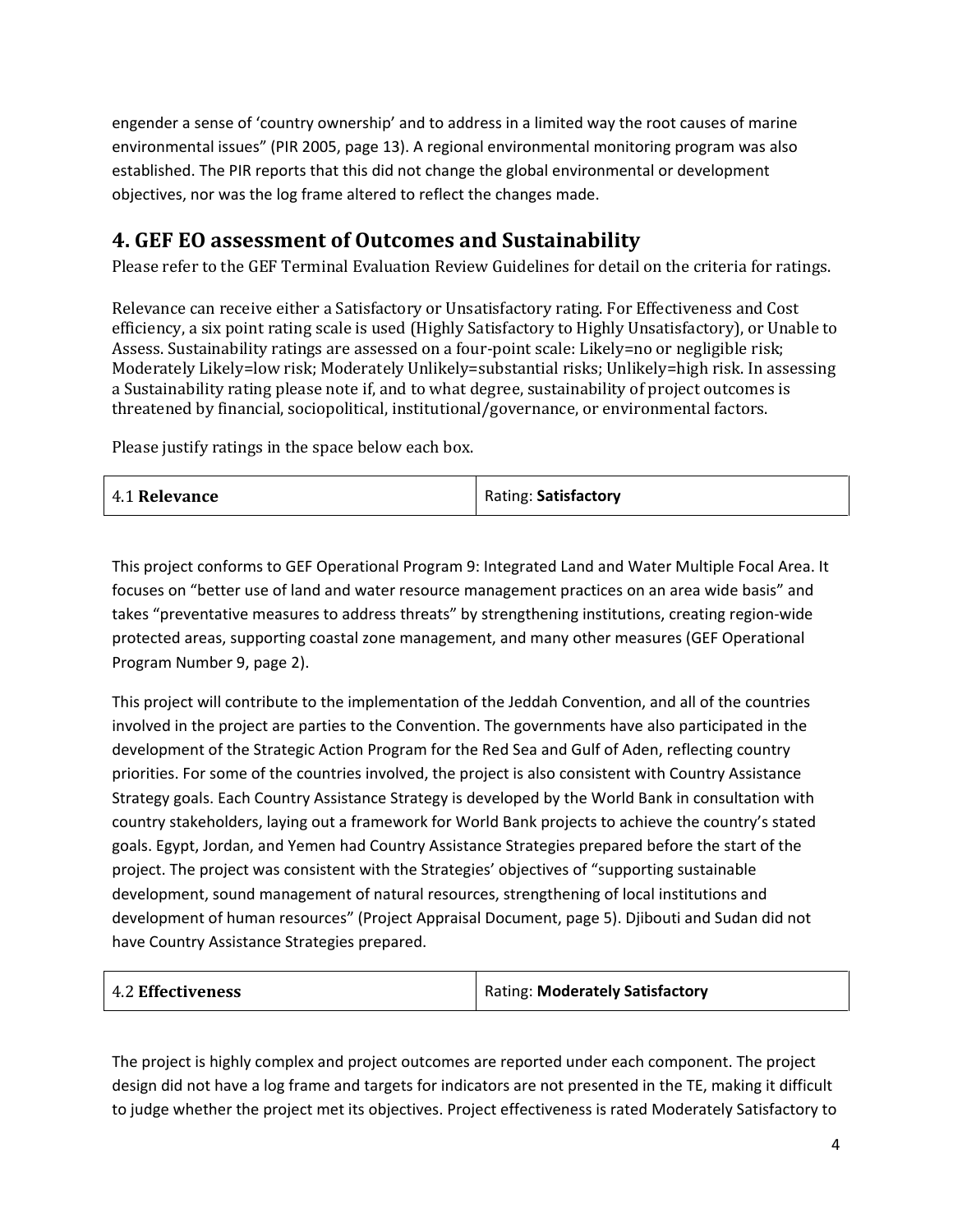recognize the achievements made in capacity building, building national and regional networks, setting up monitoring systems, improving maritime safety, and strengthening the region's protected area network. However, the TE mentions several project activities that were incomplete or never begun, indicated below.

#### 1. Institutional Strengthening to Facilitate Regional Cooperation

The project conducted dozens of workshops and training sessions for PERSGA, obtained office equipment, installed a GIS system, and developed administrative and financial systems. A library was collected and a website created, allowing PERSGA to serve "as a knowledge and information base…for regional use" (TE, page 10). Some outreach materials (a regular newsletter, a documentary film, posters, etc.) were created, but the TE reports that outreach between PERSGA and national and international partners was weak and should be a high priority for PERSGA.

Regional Working Groups were created that were meant to "support coordination and implementation of the national components of the SAP, and respective incorporation into national policies and investment programs," but this was not fully achieved due to the overambitious project design and the lack of decision makers in the working groups (TE, page 11). A roster of experts and consulting firms was prepared, as was a review of all environment-related legislation in the region. At the time of writing of the TE, two regional protocols, a "protocol concerning the conservation of biological diversity and the establishment of protected areas" and a "protocol the protection of the marine environment from landbased sources of pollution in the Red Sea and Gulf of Aden" were currently being developed (TE, page 12). A third protocol on fishery maintenance was envisioned in project design but was not developed.

Although several documents have been prepared to plan the sustainability of PERSGA and the work on the Red Sea and Gulf of Aden, no funds or instruments have been secured. Requests for assistance from the World Bank and others were in progress at the time at the time of writing of the TE.

2. Reduction of Navigation Risks and Maritime Pollution

Each country involved in the project ratified one or more international maritime conventions during the project. Training for maritime authority representatives was conducted, and Egypt, Jordan, Yemen, and Sudan started to control ships in their harbors, but no regional memorandum of understanding for port state control was developed.

A hydrographic survey was conducted, a new chart of the southern Red Sea was published for the Government of Yemen, and certain risky areas were surveyed for the first time. New routing measures were prepared based on the aforementioned survey. "Further plans aiming at separating the maritime traffic routes" were being prepared at the time of writing of the TE (TE, page 18). Requirements for improving navigation aids were reviewed with stakeholders, and a new lighthouse was planned for establishment in Yemen.

Two workshops were arranged on contingency planning, with a Regional Action Plan approved by PERSGA. National contingency plans were operational in three of the five countries, and the TE expected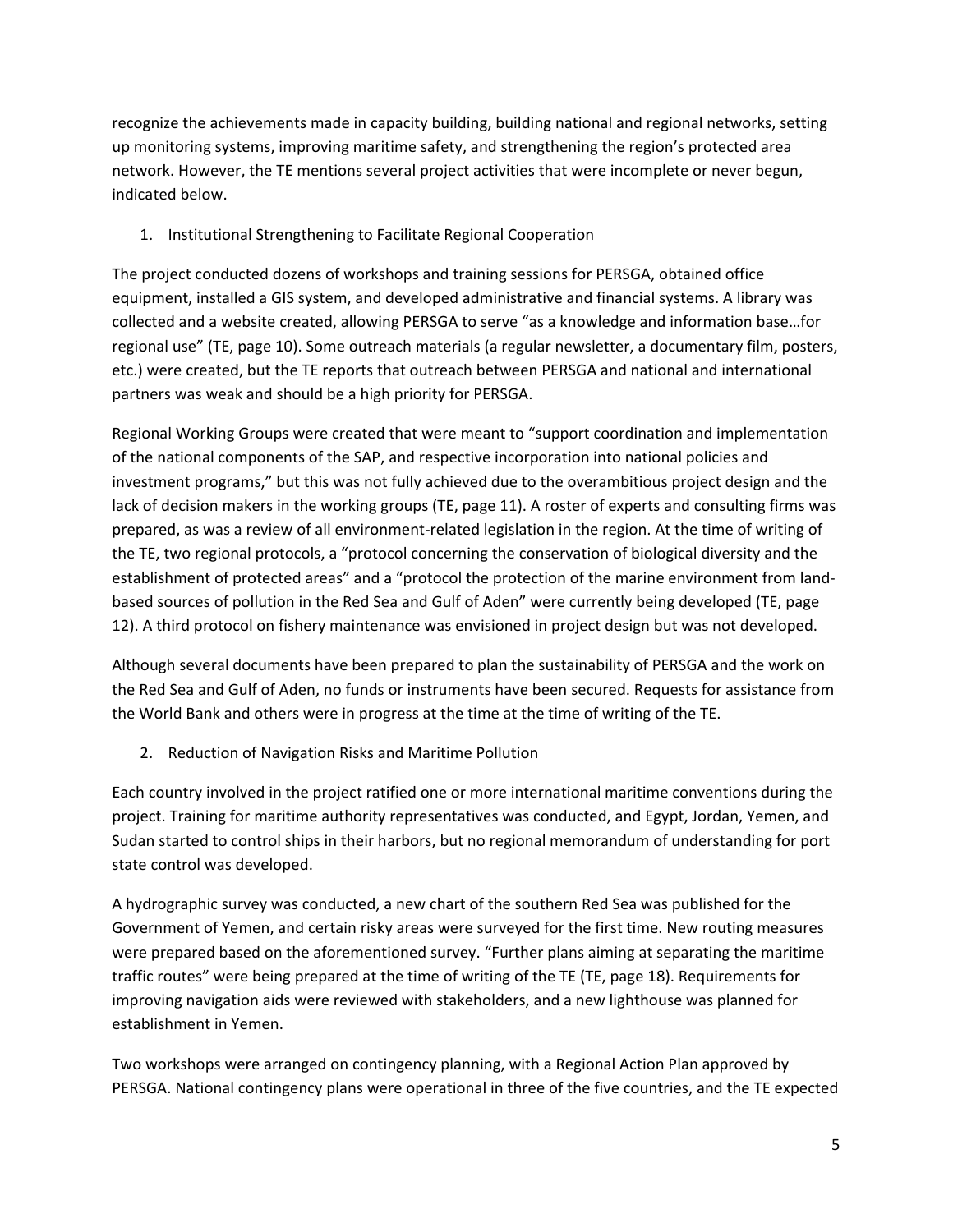contingency plans to be developed in all of the project countries by 2005. A Marine Emergency Mutual Aid Center was established in Hurghada and a host agreement was signed in Cairo between PERSGA and Egypt. International Ship and Port Facility Security (ISPS) Code was translated into Arabic and disseminated to ports. Global Maritime Distress and Safety System stations were installed in the northern part of the Red Sea, the definition of maritime boundaries between states progressed, and a workshop was devoted to marine accidents and investigations.

3. Sustainable Use and Management of Living Marine Resources

Two training centers were established as ongoing partnerships with universities. A "regional reference collection center" was established at a university in Jeddah, which will continue to support training and the collection center, although "funds are needed to secure additional materials and environmental education outreach needed" (TE, page 21). Seven workshops were held on data methods, developing a fisheries database, stock assessment, ornamental fisheries, and environmentally friendly aquaculture.

A geo-referenced database was created on living marine resources in the Red Sea and Gulf of Aden, a baseline document on the status of living marine resources was published, and a species identification guide was created and distributed. A study was conducted on shark finning and trawling. A monitoring program was developed in three countries, a regional management plan for invertebrates was prepared, and national management plans for trawling were developed by three countries. A study was conducted on ornamental fishing and guidelines for aquaculture were developed.

4. Habitat and Biodiversity Conservation

115 specialists were trained, 4 specialist networks were developed, standard survey method guidelines were established and disseminated in training workshops, and 16 surveys were conducted to serve as the basis for monitoring efforts. Regional action plans for the conservation of seabirds, turtles, coral reefs, and mangroves were either finalized or published. No regional action plan was prepared for seagrass due to a lack of time and funding. Turtle kits for tracking were distributed and several status reports on species and habitats were published.

5. Development of a Regional Network of Marine Protected Areas

45 managers were trained in marine protected areas with multiple workshops and exchanges. A regional master plan was published and used as a template for site-specific master plans for four marine protected areas. Survey and field equipment were delivered to 3 countries. Two sites were declared as protected areas in the Sudan and one site was declared in Djibouti.

6. Support for Integrated Coastal Zone Management

A regional seminar was held on integrated coastal zone management and planning, and training on multiple topics was executed. A draft handbook on coastal zone management was prepared, and an integrated information management system was developed. Three model management activities were being implemented at the time of writing of the TE. Evaluation reports were prepared by three countries based on their experiences with integrated coastal zone management.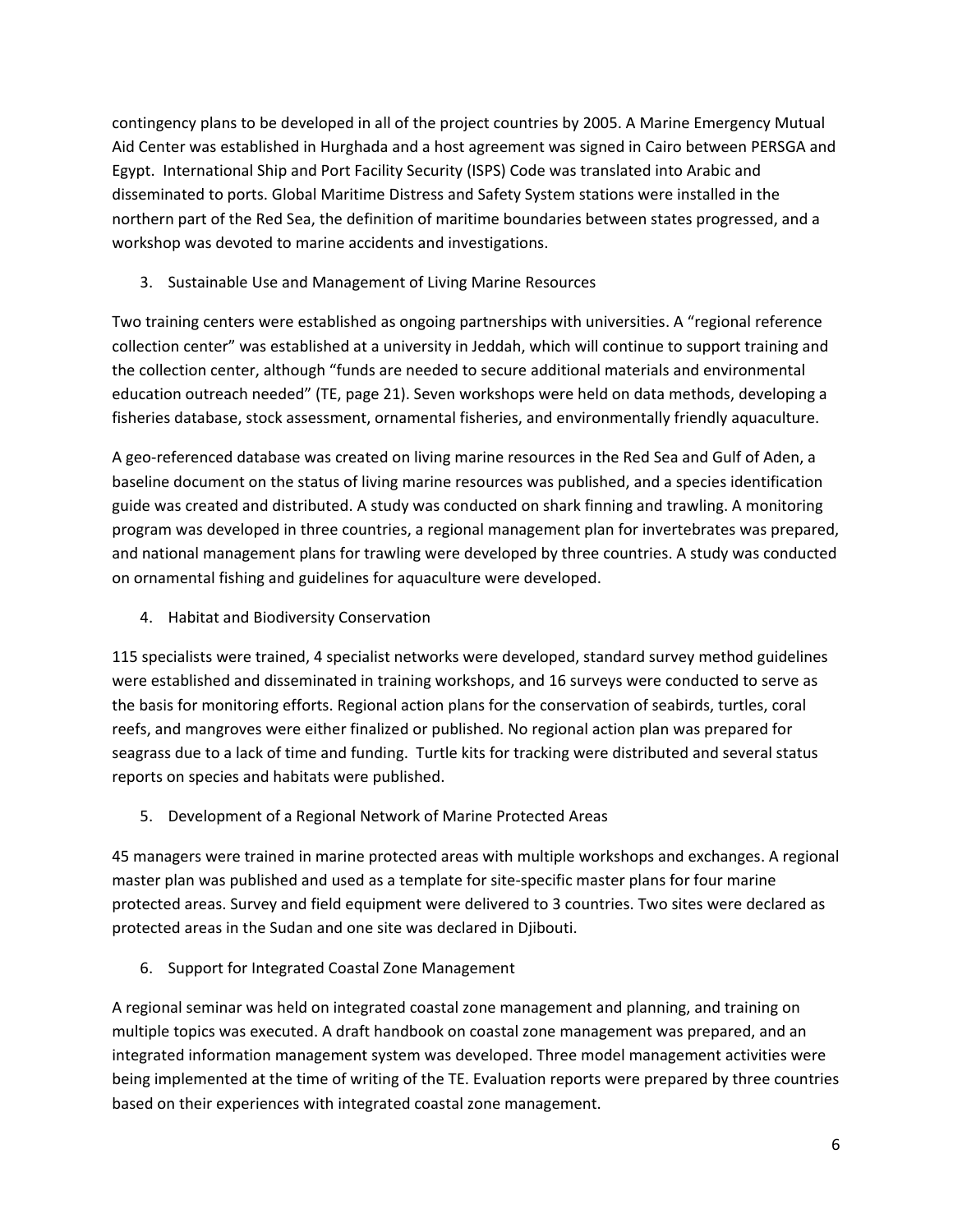7. Enhancement of Public Awareness and Participation

Five national centers for public awareness were established. Training on public awareness was conducted and a training kit was produced. A "Red Sea and Gulf of Aden Day" was celebrated in four countries. A regional media network was established, posters were published, and a PERSGA newsletter was upgraded. For environmental education, more than 350 teachers were trained and 150 environmental school clubs were established, involving thousands of students. The Ministry of Education in some of the countries created an environmental education unit within the ministry. A microgrants program supported the funding of 17 community participation projects in 7 countries to promote environmental awareness.

| 4.3 Efficiency | Rating: Moderately Satisfactory |
|----------------|---------------------------------|
|----------------|---------------------------------|

The final PIR indicates that most of the cofinancing listed in the project document did not emerge during implementation, so the project had fewer resources to work with than planned. However, no financial information was presented in the TE, so it is impossible to say how the project was able to cope and whether the incomplete activities were a result of the lack of cofinancing.

The project was extended by a year and a half on a no-cost basis. The fact that several activities noted above were incomplete by the time of writing of the TE would indicate that project efficiency was not as high as planned. The TE mentions several times that a 5-year span was not enough time to complete all intended outputs, so perhaps the project design was overambitious. The 2000 PIR writes that delays in project start-up were caused by a low level of technical capacity in the region that was unanticipated by the project design. There were also delays in hiring, including one resignation.

| 4.4 Sustainability | Rating: Unlikely |
|--------------------|------------------|
|--------------------|------------------|

Financial: **Unlikely**; the TE reports that "no ongoing financing or new financing was rallied during this 5 year process in spite of various efforts to do so. The Red Sea Environment Fund that was envisaged from the start has not yet transpired" (TE, page 47). Furthermore, money is lacking even for the initiatives that were begun during the project; for example, the regional action plan for maritime contingency planning lacked \$1,800,000 needed for its implementation and the regional reference collection center required funds for additional materials (TE, page 18). Thus there are high risks to financial sustainability; there is no evidence that financing for project activities will continue.

Sociopolitical: **Moderately unlikely**; the project was endorsed at the ministerial level, but the newness of PERSGA raised concerns in the 2000 PIR that national governments did not yet accept its role and were reluctant to take advice. The TE also expresses concern about the weakness of outreach efforts toward national and international partners by PERSGA (TE, page 11). This would indicate a moderate lack of country ownership in PERSGA's efforts. On the other hand, some of the participating countries' Ministries of Education created an environmental education unit within the ministry, so success for the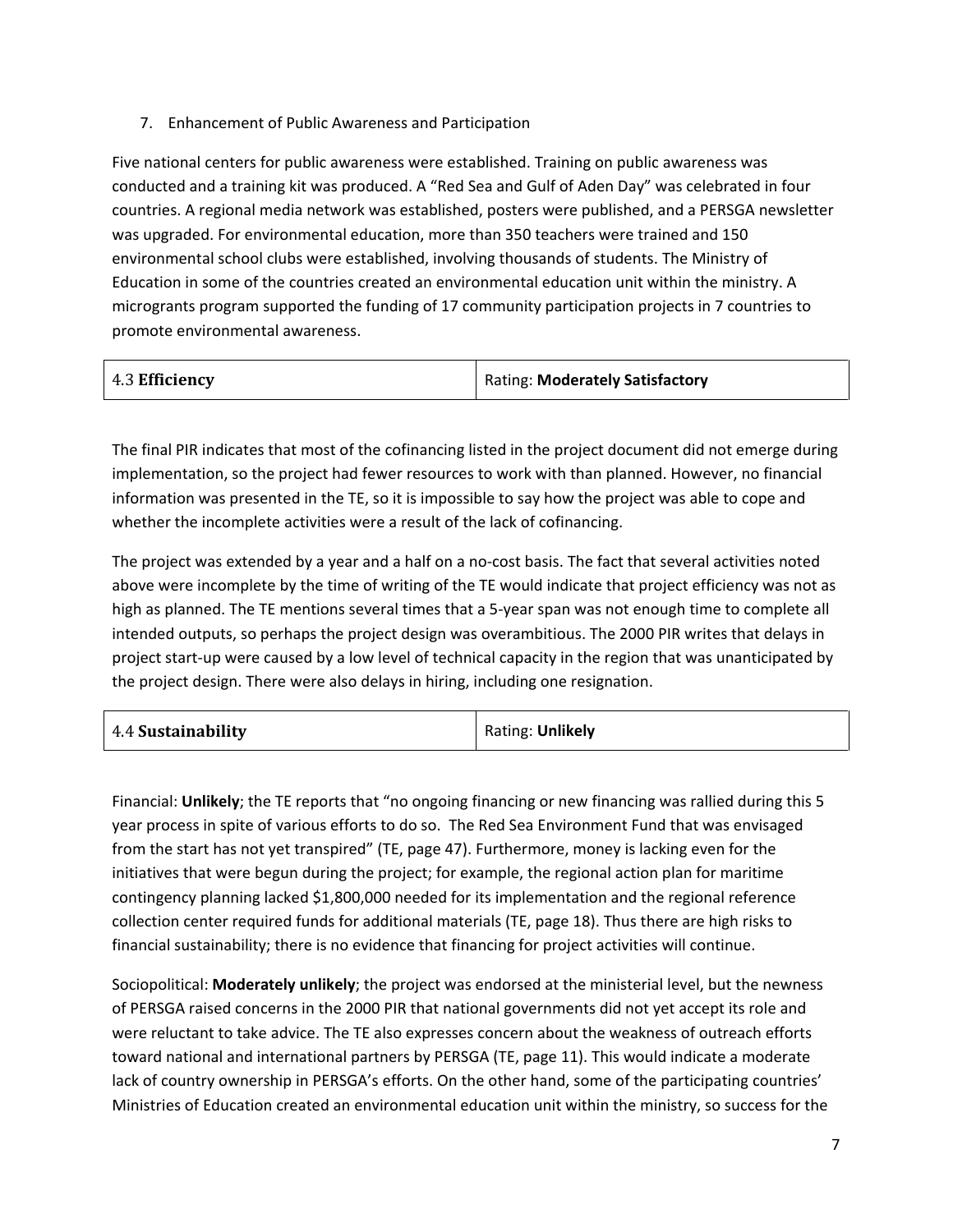education sub-component is likely. Another positive signal is that each country one or more international maritime conventions during the project. Many regional action plans were created, but it is unclear whether they were accepted by national governments. Also, the TE notes that in several instances, guidance on various topics was created, but not implemented (TE, 23). There are no apparent incentives for implementation to begin, or for the monitoring systems that were established to continue running. Hence the sociopolitical risks are significant due to the lack of incentives or evidence of adoption by governments for most of the project components.

Institutional: **Moderately likely**; institutional and staff capacities were increased during the project and information and databases were provided to PERSGA and other stakeholders. The geographic surveys and baseline monitoring reports will prove useful for future operations, if they are used. Training centers were created, but it is unknown whether they will continue after project closure. The PERSGA secretariat's office was effectively established by the project, but it is possible that the end of GEF support could reduce PERSGA staff or capabilities. The treaties that were newly signed by the project countries and the new protected area sites are another positive signal for sustainability.

#### Environmental: **Not applicable**

#### **5. Processes and factors affecting attainment of project outcomes**

5.1 Co-financing. To what extent was the reported co-financing essential to the achievement of GEF objectives? If there was a difference in the level of expected co-financing and actual co-financing, then what were the reasons for it? Did the extent of materialization of co-financing affect project's outcomes and/or sustainability? If so, in what ways and through what causal linkages?

Unable to assess; there was no financial information in the TE. The final PIR indicates that actual cofinancing was much lower than planned, but does not account for the discrepancy or the purpose of the money that did emerge.

5.2 Project extensions and/or delays. If there were delays in project implementation and completion, then what were the reasons for it? Did the delay affect the project's outcomes and/or sustainability? If so, in what ways and through what causal linkages?

The project was extended twice according to the final PIR, albeit on a no-cost basis. The TE states that the project's lifespan was too short to achieve the intended targets. In particular, the component on integrated coastal zone management and the demonstration projects required further work after the original closing date of 2003.

Some components, such as integrated coastal zone management, were started late, which according to the TE led to incompletion of project activities. The 2000 PIR indicates that the lead specialist of the integrated coastal zone management component was not able to cope and resigned, leading to the need for a new specialist. The 2000 PIR also states that the project design overestimated the level of technical capacity in the region, so more time and resources had to be devoted to training PERSGA and the component working groups than anticipated. It is not clear whether these delays were the cause of the incompletion of certain project activities.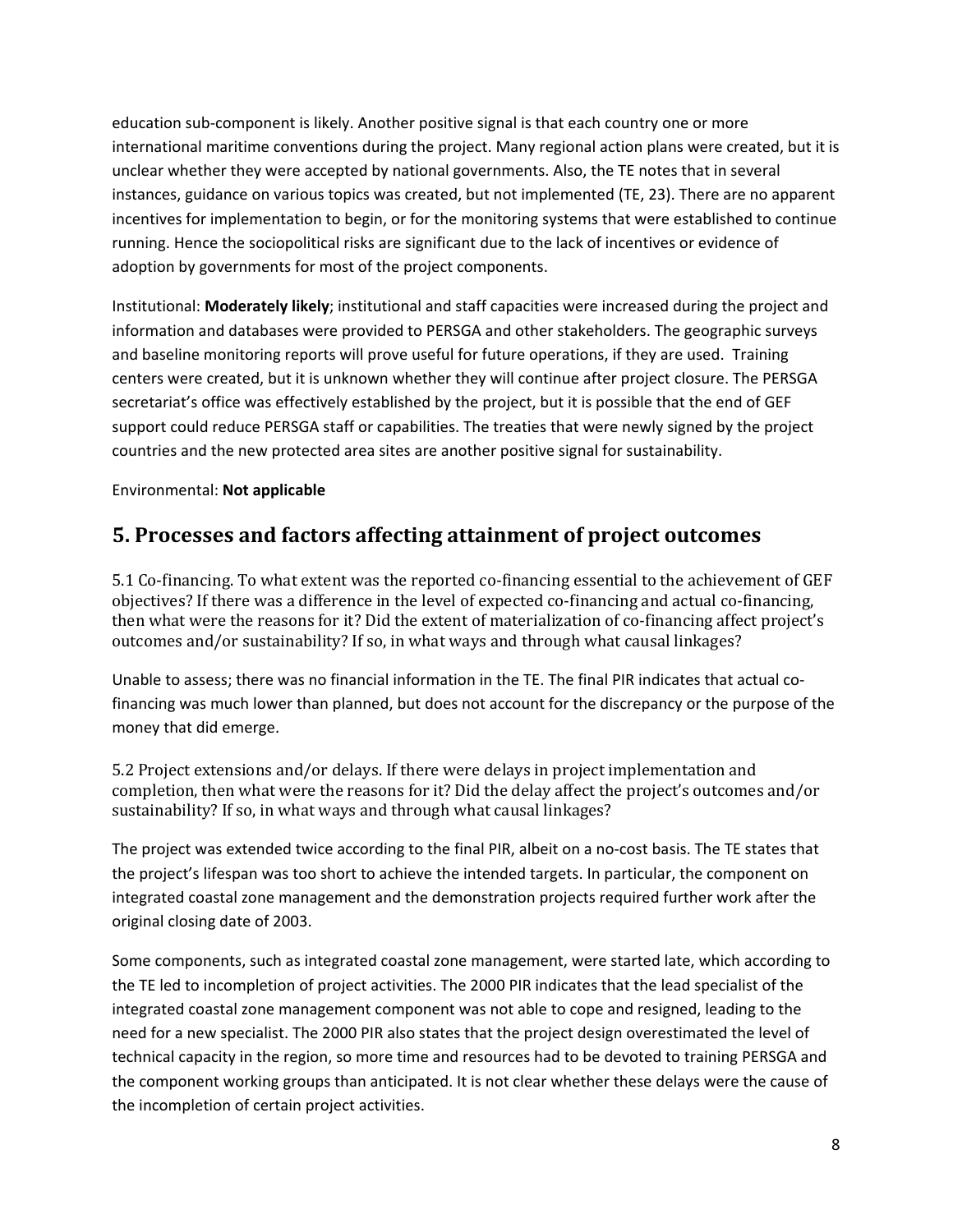5.3 Country ownership. Assess the extent to which country ownership has affected project outcomes and sustainability? Describe the ways in which it affected outcomes and sustainability, highlighting the causal links:

The 2000 PIR reports that PERSGA, as a recently established regional organization, was not yet accepted in its role and mandate by the member governments. In addition, "countries tend to be defensive when policy or even operational advice comes from a regional entity" (PIR 2000, page 5). This is indicative of a lack of country ownership in PERSGA's efforts at the project's beginning. It is unknown whether this situation was ameliorated, although the TE's concern about the weakness of PERSGA's outreach efforts may signal a continuing problem with relationships between PERSGA and member states. As noted in the Sustainability section, there is no evidence presented that countries would adopt the project's activities after completion, thus hindering sustainability.

Two positive signals for country ownership are that some of the participating countries' Ministries of Education created an environmental education unit within the ministry, and that in each country one or more international maritime conventions were signed during the project. This raised the likelihood of the sustainability of environmental education and of the subjects of the treaties.

### **6. Assessment of project's Monitoring and Evaluation system**

Ratings are assessed on a six point scale: Highly Satisfactory=no shortcomings in this M&E component; Satisfactory=minor shortcomings in this M&E component; Moderately Satisfactory=moderate shortcomings in this M&E component; Moderately Unsatisfactory=significant shortcomings in this M&E component; Unsatisfactory=major shortcomings in this M&E component; Highly Unsatisfactory=there were no project M&E systems.

Please justify ratings in the space below each box.

| 6.1 M&E Design at entry | Rating: Unsatisfactory |
|-------------------------|------------------------|
|-------------------------|------------------------|

No log frame was prepared in project design, and the project document does not contain a plan for monitoring and evaluation. A matrix was prepared during implementation, but the TE states that it did not match the outcomes and objectives in the project document.

|--|

The TE reports that a log frame matrix was created during project implementation, but there were discrepancies between it and the project document. In addition, the log frame was revised several times, which some project staff felt was a positive change and others felt made tracking less clear and more difficult (TE, page 41). The TE reports a successful maturation from process indicators to stress reduction indicators. In addition, the recommendations of the midterm evaluation were taken into account, which led to the creation of the demonstration projects. Other than the midterm evaluation, it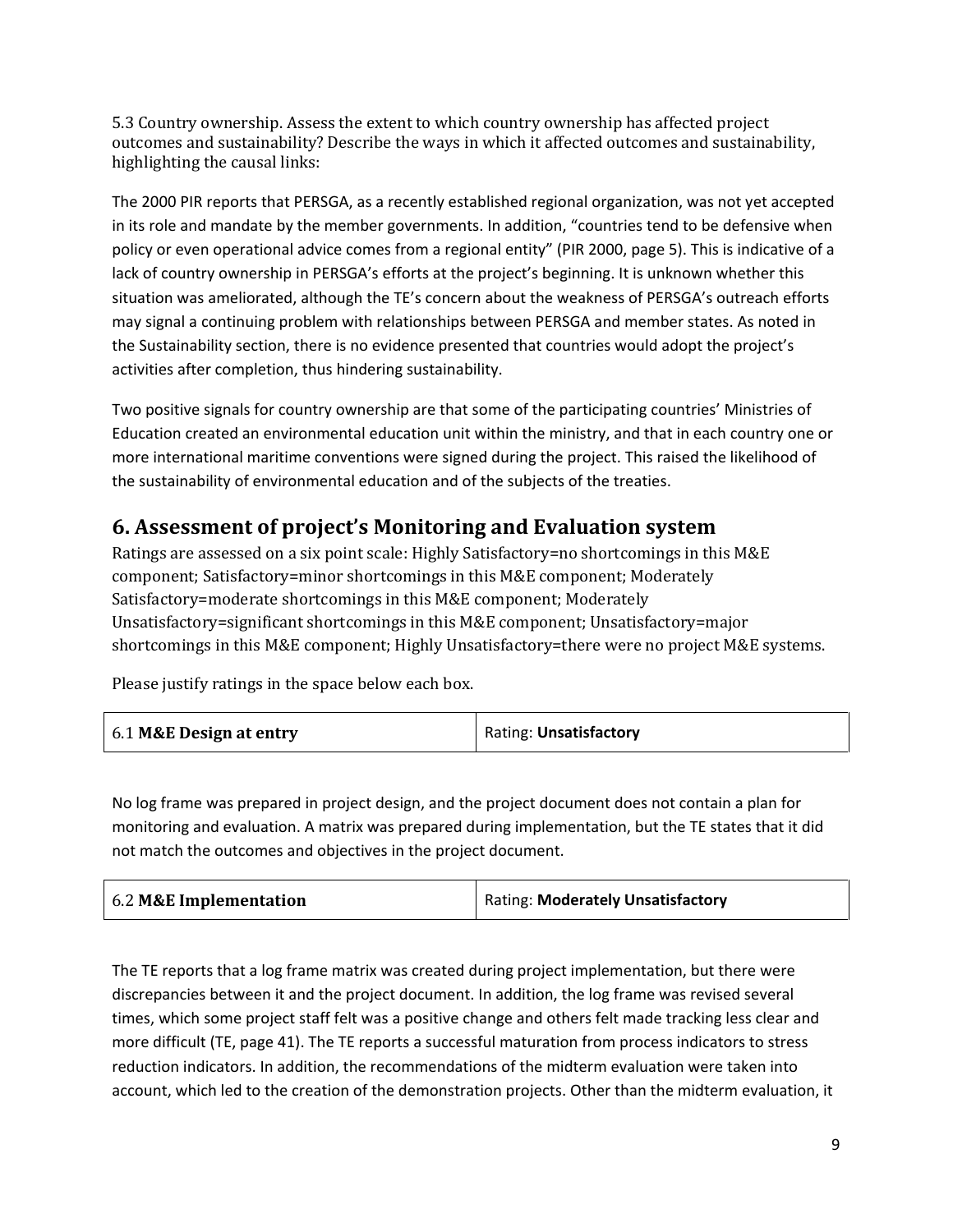is unclear whether regular monitoring took place or led to project changes; the TE states that "utilization of the M&E tools was compromised," which "caused some components to lag behind in achievements and time schedule, as well as difficulty in seeing overall needs" (TE, page 46). A regional monitoring system was put into place but its sustainability after project closure is in doubt. M&E implementation is rated as moderately unsatisfactory due to the frequent changes, discrepancies, and lack of evidence for a functioning monitoring system.

### **7. Assessment of project implementation and execution**

Quality of Implementation includes the quality of project design, as well as the quality of supervision and assistance provided by implementing agency(s) to execution agencies throughout project implementation. Quality of Execution covers the effectiveness of the executing agency(s) in performing its roles and responsibilities. In both instances, the focus is upon factors that are largely within the control of the respective implementing and executing agency(s). A six point rating scale is used (Highly Satisfactory to Highly Unsatisfactory), or Unable to Assess.

Please justify ratings in the space below each box.

| Rating: Moderately Unsatisfactory |
|-----------------------------------|
|                                   |

Regarding project design, the lack of a log frame was a serious deficiency that contributed to the project's problematic M&E structure and inability to complete certain tasks. Project design also overestimated the capacity of PERSGA, leading to start-up delays. Finally, the design did not adequately take project sustainability into account and there was no apparent exit strategy.

The TE does not comment on the quality of supervision or the interactions between UNDP, UNEP, and the World Bank, the three project implementers. The moderately unsatisfactory rating therefore reflects the deficiencies in project design.

| 7.2 Quality of Project Execution | Rating: Moderately Satisfactory |
|----------------------------------|---------------------------------|
|                                  |                                 |

The TE rates project execution as "flexible and responsive" and that the partnerships with institutional stakeholders were effective (TE, page 46). However, it also says that more participation and consultation with national stakeholders would have improved the project's outcomes. The TE hints at conflicts between PERSGA and national governments; it states that "there is an inherent difficulty in this type of regional project where sometimes sustainable regional benefits are overweighed by specific national interests," but does not explain further or give examples of the difficulties experienced in the project's execution (TE, page 46). Project execution is rated moderately satisfactory for the achievements described in the Effectiveness section, tempered by the incompletion and delay of some project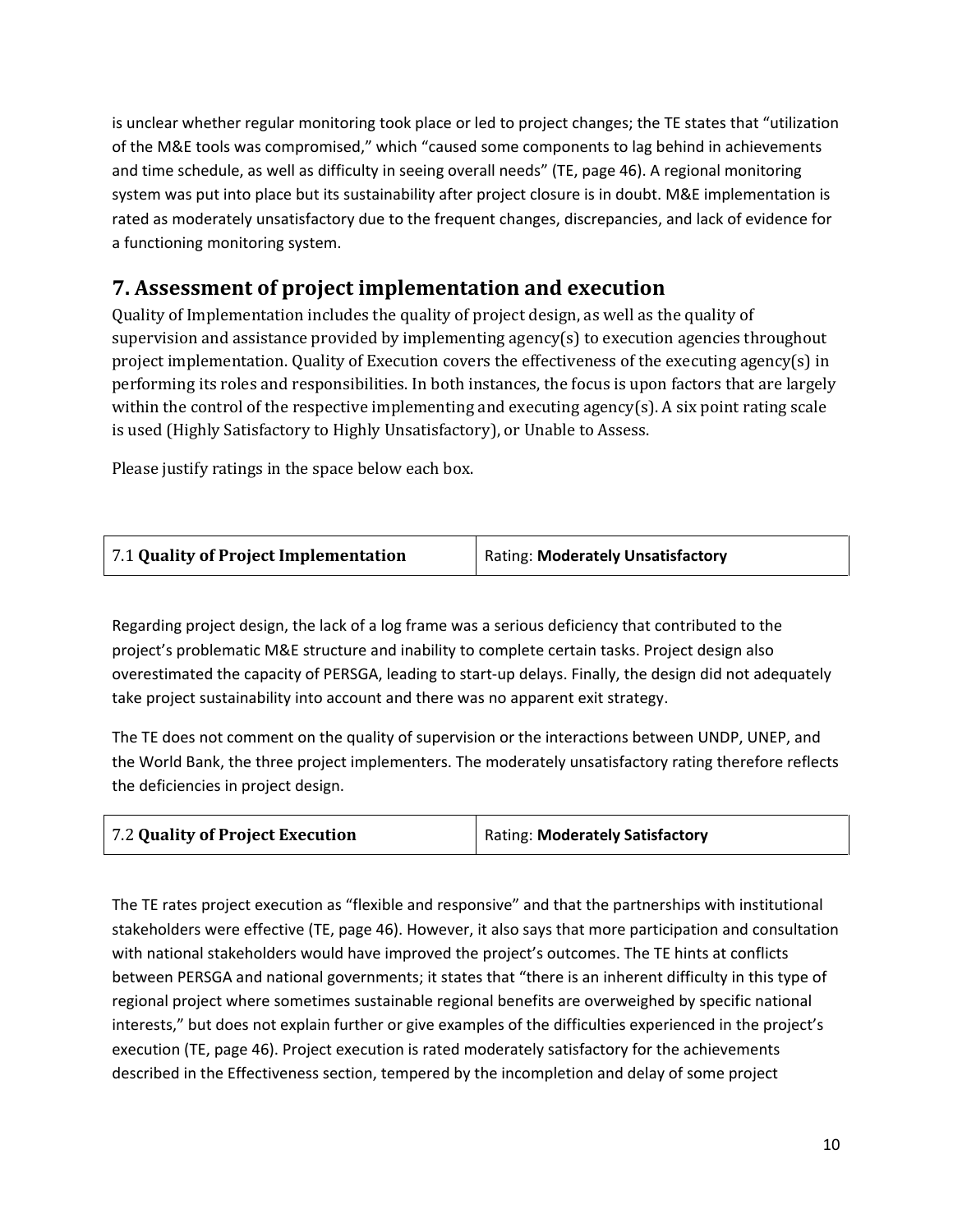activities as well as the apparent difficulties in harmonization and communication with national governments.

### **8. Assessment of Project Impacts**

8.1 Environmental Change. Describe the changes in environmental stress and environmental status that occurred by the end of the project. Include both quantitative and qualitative changes documented, sources of information for these changes, and how project activities contributed to or hindered these changes. Also include how contextual factors have contributed to or hindered these changes.

Unable to assess. Information on species and habitats in the Red Sea was collected, but only once to establish a baseline for the regional monitoring system.

8.2 Socioeconomic change. Describe any changes in human well-being (income, education, health, community relationships, etc.) that occurred by the end of the project. Include both quantitative and qualitative changes documented, sources of information for these changes, and how project activities contributed to or hindered these changes. Also include how contextual factors have contributed to or hindered these changes.

Unable to assess. There is no information available on socioeconomic change.

8.3 Capacity and governance changes. Describe notable changes in capacities and governance that can lead to large-scale action (both mass and legislative) bringing about positive environmental change. "Capacities" include awareness, knowledge, skills, infrastructure, and environmental monitoring systems, among others. "Governance" refers to decision-making processes, structures and systems, including access to and use of information, and thus would include laws, administrative bodies, trustbuilding and conflict resolution processes, information-sharing systems, etc. Indicate how project activities contributed to/ hindered these changes, as well as how contextual factors have influenced these changes.

#### a) Capacities

Capacity-building was a major part of the project. PERSGA's capacity was enhanced through training sessions, new office equipment, administrative systems, a website, a library, and a GIS system. PERSGA prepared a roster of experts and consulting firms as well as a review of the region's environmental legislation, so they have contacts if their own capacities are still limited. Training for maritime authority representatives was conducted, and new hydrographic surveys and charts will be used to improve navigational safety. Two workshops were arranged on contingency planning, and a Marine Emergency Mutual Aid Center was established. International Ship and Port Facility Security (ISPS) Code was translated into Arabic and disseminated to ports. Global Maritime Distress and Safety System stations were installed in the northern part of the Red Sea, and a workshop was devoted to marine accidents and investigations. A regional seminar was held on integrated coastal zone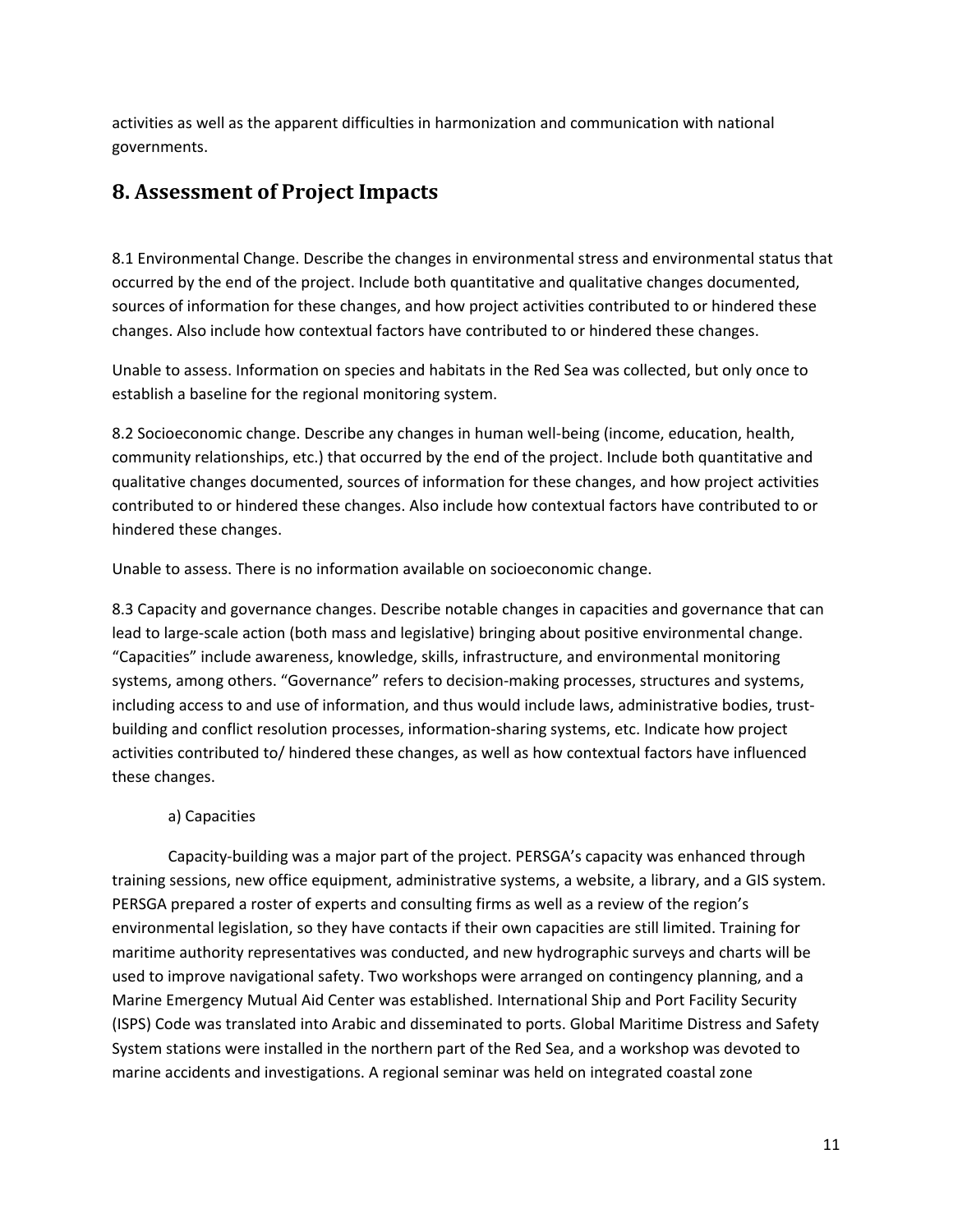management and planning, and training on multiple topics was executed. A draft handbook on coastal zone management was prepared, and an integrated information management system was developed.

For environmental monitoring and operations, seven workshops were held on data methods, developing a fisheries database, stock assessment, ornamental fisheries, and environmentally friendly aquaculture. A geo-referenced database was created on living marine resources in the Red Sea and Gulf of Aden, a baseline document on the status of living marine resources was published, and a species identification guide was created and distributed. A study was conducted on shark finning, trawling, and ornamental fishing. 115 specialists were trained, 4 specialist networks were developed, standard survey method guidelines were established and disseminated in training workshops, and 16 surveys were conducted to serve as the basis for monitoring efforts. Turtle kits for tracking were distributed and several status reports on species and habitats were published. 45 managers were trained in marine protected areas with multiple workshops and exchanges. Survey and field equipment were delivered to 3 countries.

#### b) Governance

Governance impacts were also positive. The new hydrographic surveys mentioned above were used to create new routing measures to improve shipping safety. A regional protocol on conservation of biodiversity and a regional protocol on protection from pollution were in the midst of development. Each country involved in the project ratified one or more international maritime conventions during the project, and Egypt, Jordan, Yemen, and Sudan started to control ships in their harbors. A Regional Action Plan was approved by PERSGA on contingency planning. National contingency plans were operational in three of the five countries, and the TE expected contingency plans to be developed in all of the project countries by 2005. Regional management and action plans were created for the conservation of invertebrates, seabirds, turtles, coral reefs, and mangroves. National management plans for trawling were developed by three countries, and guidelines for aquaculture were developed. Lastly, a regional master plan was published and used as a template for site-specific master plans for four marine protected areas.

8.4 Unintended impacts. Describe any impacts not targeted by the project, whether positive or negative, affecting either ecological or social aspects. Indicate the factors that contributed to these unintended impacts occurring.

No unintended impacts were reported.

8.5 Adoption of GEF initiatives at scale. Identify any initiatives (e.g. technologies, approaches, financing instruments, implementing bodies, legal frameworks, information systems) that have been mainstreamed, replicated and/or scaled up by government and other stakeholders by project end. Include the extent to which this broader adoption has taken place, e.g. if plans and resources have been established but no actual adoption has taken place, or if market change and large-scale environmental benefits have begun to occur. Indicate how project activities and other contextual factors contributed to these taking place. If broader adoption has not taken place as expected, indicate which factors (both project-related and contextual) have hindered this from happening.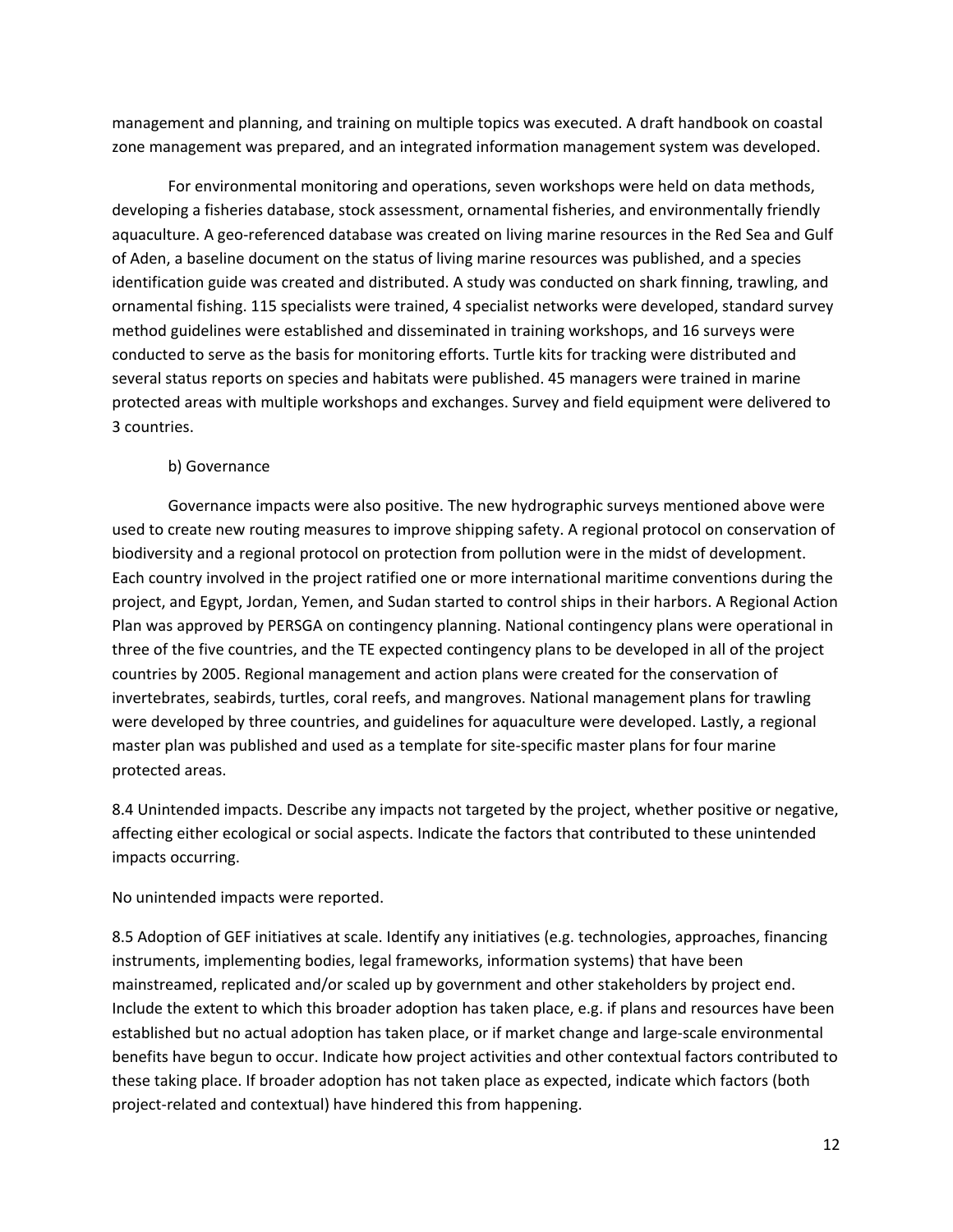The TE reports that several regional and national initiatives have "evolved or emerged from the project process" (TE, page 48). Four of the initiatives mentioned are: Protection of the Marine Environment from Land-Based Activities, Regional Action Plan for Marine Contingency Planning, Regional Environmental Monitoring Program for the Red Sea and Gulf of Aden, and Demonstration Projects. These activities expand on the project's components.

### **9. Lessons and recommendations**

9.1 Briefly describe the key lessons, good practices, or approaches mentioned in the terminal evaluation report that could have application for other GEF projects.

The TE notes the importance of building on international partnerships and of diversifying those partnerships.

The TE also concludes that a phased approach with simpler components and less ambitious goals would have more realistically anticipated the project's issues, for example the long start-up time and lack of an exit plan.

9.2 Briefly describe the recommendations given in the terminal evaluation.

The terminal evaluation makes a case for clarity in vision to strengthen sustainability. It recommends that the GEF should have a rigorous process for the phasing out of projects and sustainability should be embedded in project design.